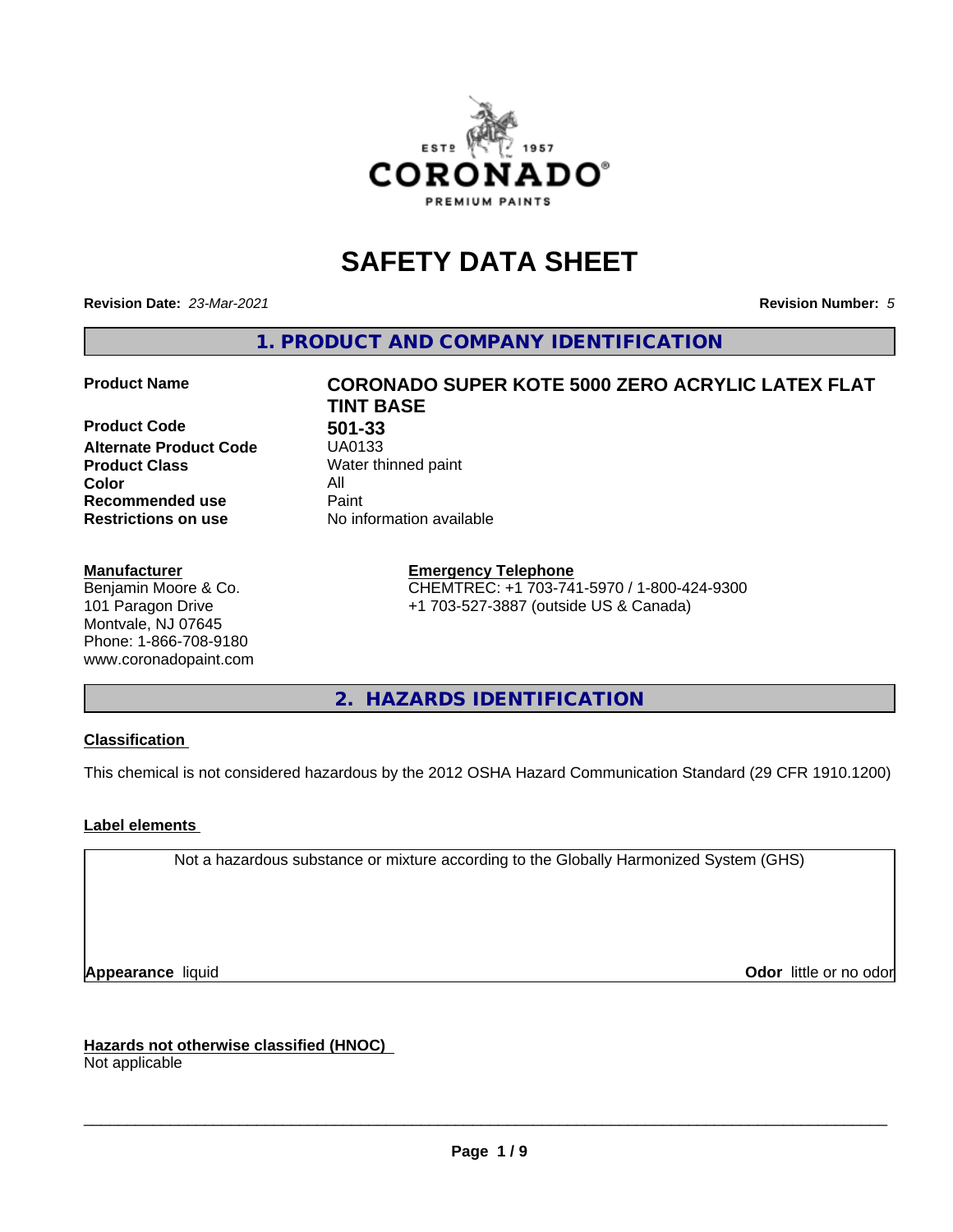#### **Other information**

No information available

 **WARNING:** This product contains isothiazolinone compounds at levels of <0.1%. These substances are biocides commonly found in most paints and a variety of personal care products as a preservative. Certain individuals may be sensitive or allergic to these substances, even at low levels.

\_\_\_\_\_\_\_\_\_\_\_\_\_\_\_\_\_\_\_\_\_\_\_\_\_\_\_\_\_\_\_\_\_\_\_\_\_\_\_\_\_\_\_\_\_\_\_\_\_\_\_\_\_\_\_\_\_\_\_\_\_\_\_\_\_\_\_\_\_\_\_\_\_\_\_\_\_\_\_\_\_\_\_\_\_\_\_\_\_\_\_\_\_

## **3. COMPOSITION INFORMATION ON COMPONENTS**

| <b>Chemical name</b> | <b>CAS No.</b> | Weight-%  |
|----------------------|----------------|-----------|
| Titanium dioxide     | 13463-67-7     | $10 - 15$ |
| Kaolin, calcined     | 92704-41-1     | $5 - 10$  |
| Diatomaceous earth   | 61790-53-2     | $5 - 10$  |
| Limestone            | 1317-65-3      | - 5       |

|                                                  | 4. FIRST AID MEASURES                                                                                      |  |  |
|--------------------------------------------------|------------------------------------------------------------------------------------------------------------|--|--|
| <b>General Advice</b>                            | No hazards which require special first aid measures.                                                       |  |  |
| <b>Eye Contact</b>                               | Rinse thoroughly with plenty of water for at least 15 minutes and consult a<br>physician.                  |  |  |
| <b>Skin Contact</b>                              | Wash off immediately with soap and plenty of water while removing all<br>contaminated clothes and shoes.   |  |  |
| <b>Inhalation</b>                                | Move to fresh air. If symptoms persist, call a physician.                                                  |  |  |
| Ingestion                                        | Clean mouth with water and afterwards drink plenty of water. Consult a physician<br>if necessary.          |  |  |
| <b>Most Important</b><br><b>Symptoms/Effects</b> | None known.                                                                                                |  |  |
| <b>Notes To Physician</b>                        | Treat symptomatically.                                                                                     |  |  |
|                                                  | 5. FIRE-FIGHTING MEASURES                                                                                  |  |  |
| <b>Suitable Extinguishing Media</b>              | Use extinguishing measures that are appropriate to local<br>circumstances and the surrounding environment. |  |  |
|                                                  |                                                                                                            |  |  |

**Protective equipment and precautions for firefighters** As in any fire, wear self-contained breathing apparatus pressure-demand, MSHA/NIOSH (approved or equivalent) and full protective gear.

extreme heat.

 $\overline{\phantom{a}}$  ,  $\overline{\phantom{a}}$  ,  $\overline{\phantom{a}}$  ,  $\overline{\phantom{a}}$  ,  $\overline{\phantom{a}}$  ,  $\overline{\phantom{a}}$  ,  $\overline{\phantom{a}}$  ,  $\overline{\phantom{a}}$  ,  $\overline{\phantom{a}}$  ,  $\overline{\phantom{a}}$  ,  $\overline{\phantom{a}}$  ,  $\overline{\phantom{a}}$  ,  $\overline{\phantom{a}}$  ,  $\overline{\phantom{a}}$  ,  $\overline{\phantom{a}}$  ,  $\overline{\phantom{a}}$ 

**Specific Hazards Arising From The Chemical Closed containers may rupture if exposed to fire or** 

| Sensitivity to mechanical impact | Nο |
|----------------------------------|----|
| Sensitivity to static discharge  | No |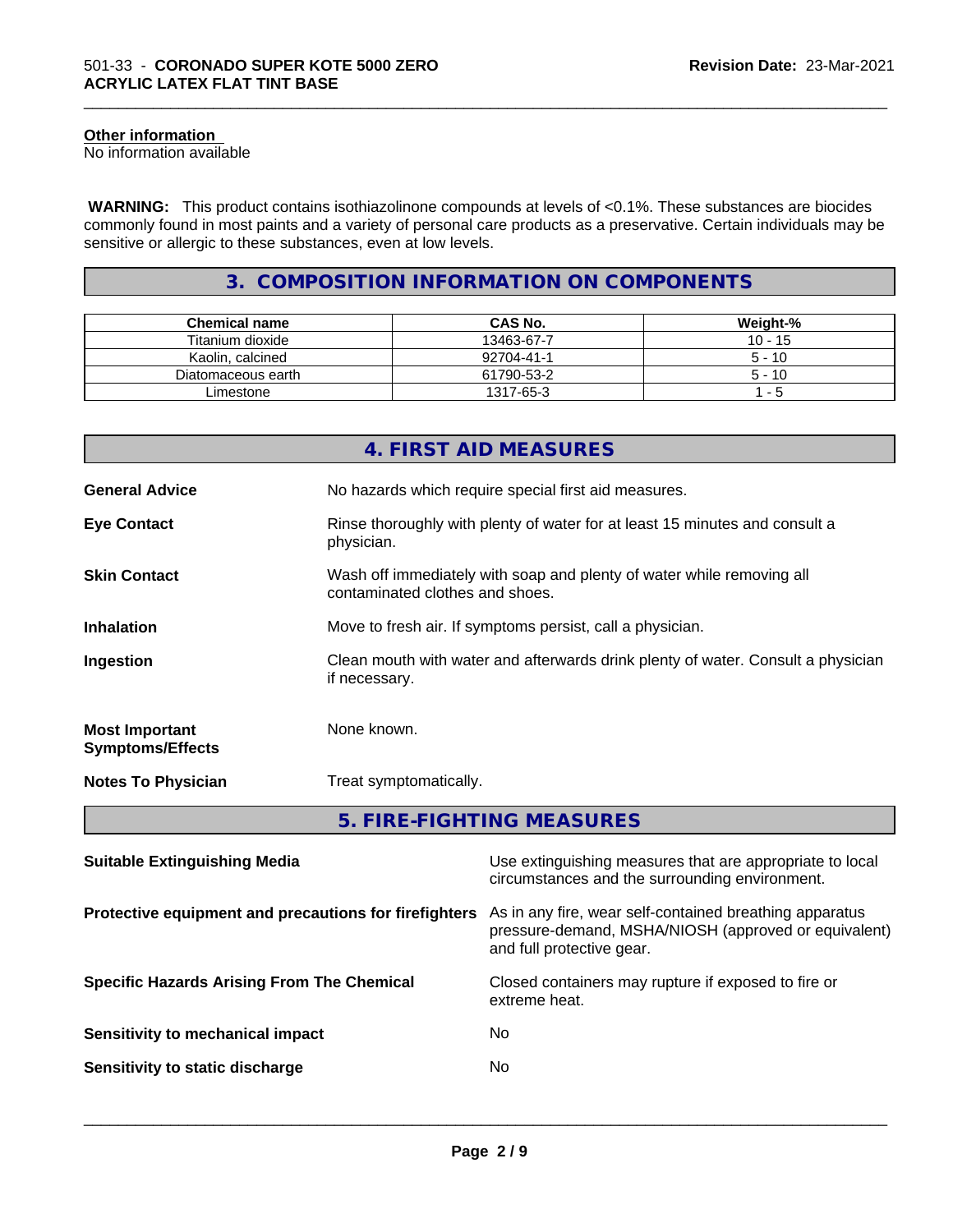| <b>Flash Point Data</b><br>Flash point (°F)<br>Flash Point (°C)<br><b>Method</b>       |                 | Not applicable<br>Not applicable<br>Not applicable |                                |
|----------------------------------------------------------------------------------------|-----------------|----------------------------------------------------|--------------------------------|
| <b>Flammability Limits In Air</b>                                                      |                 |                                                    |                                |
| Lower flammability limit:<br><b>Upper flammability limit:</b>                          |                 | Not applicable<br>Not applicable                   |                                |
| <b>NFPA</b><br>Health: 1                                                               | Flammability: 0 | <b>Instability: 0</b>                              | <b>Special: Not Applicable</b> |
| <b>NFPA Legend</b><br>0 - Not Hazardous<br>1 - Slightly<br>$\bigcap A$ and $\bigcap A$ |                 |                                                    |                                |

\_\_\_\_\_\_\_\_\_\_\_\_\_\_\_\_\_\_\_\_\_\_\_\_\_\_\_\_\_\_\_\_\_\_\_\_\_\_\_\_\_\_\_\_\_\_\_\_\_\_\_\_\_\_\_\_\_\_\_\_\_\_\_\_\_\_\_\_\_\_\_\_\_\_\_\_\_\_\_\_\_\_\_\_\_\_\_\_\_\_\_\_\_

- 2 Moderate
- 3 High
- 4 Severe

*The ratings assigned are only suggested ratings, the contractor/employer has ultimate responsibilities for NFPA ratings where this system is used.*

*Additional information regarding the NFPA rating system is available from the National Fire Protection Agency (NFPA) at www.nfpa.org.*

|                                  | 6. ACCIDENTAL RELEASE MEASURES                                                                                                                                                   |
|----------------------------------|----------------------------------------------------------------------------------------------------------------------------------------------------------------------------------|
| <b>Personal Precautions</b>      | Avoid contact with skin, eyes and clothing. Ensure adequate ventilation.                                                                                                         |
| <b>Other Information</b>         | Prevent further leakage or spillage if safe to do so.                                                                                                                            |
| <b>Environmental precautions</b> | See Section 12 for additional Ecological Information.                                                                                                                            |
| <b>Methods for Cleaning Up</b>   | Soak up with inert absorbent material. Sweep up and shovel into suitable<br>containers for disposal.                                                                             |
|                                  | 7. HANDLING AND STORAGE                                                                                                                                                          |
| <b>Handling</b>                  | Avoid contact with skin, eyes and clothing. Avoid breathing vapors, spray mists or<br>sanding dust. In case of insufficient ventilation, wear suitable respiratory<br>equipment. |
| <b>Storage</b>                   | Keep container tightly closed. Keep out of the reach of children.                                                                                                                |
| <b>Incompatible Materials</b>    | No information available                                                                                                                                                         |

# **8. EXPOSURE CONTROLS/PERSONAL PROTECTION**

#### **Exposure Limits**

| <b>Chemical name</b> | <b>ACGIH TLV</b>         | <b>OSHA PEL</b>   |
|----------------------|--------------------------|-------------------|
| Titanium dioxide     | TWA: $10 \text{ ma/m}^3$ | 15 mg/m $3$ - TWA |
| Diatomaceous earth   | N/E                      |                   |
|                      |                          | 20 mppcf - TWA    |
| ∟imestone            | N/E                      | 15 mg/m $3$ - TWA |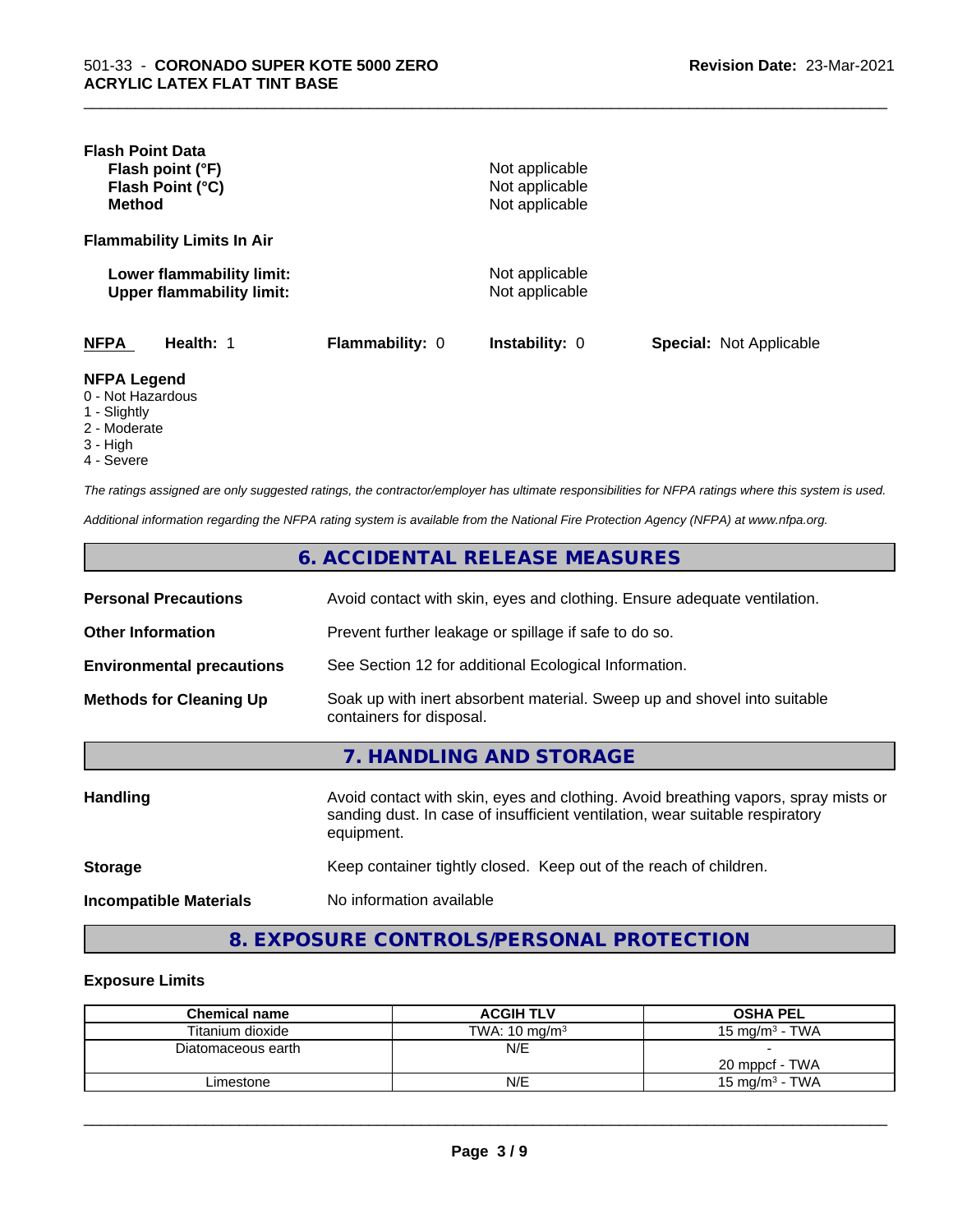\_\_\_\_\_\_\_\_\_\_\_\_\_\_\_\_\_\_\_\_\_\_\_\_\_\_\_\_\_\_\_\_\_\_\_\_\_\_\_\_\_\_\_\_\_\_\_\_\_\_\_\_\_\_\_\_\_\_\_\_\_\_\_\_\_\_\_\_\_\_\_\_\_\_\_\_\_\_\_\_\_\_\_\_\_\_\_\_\_\_\_\_\_

#### **Legend**

ACGIH - American Conference of Governmental Industrial Hygienists Exposure Limits OSHA - Occupational Safety & Health Administration Exposure Limits N/E - Not Established

| <b>Engineering Measures</b>          | Ensure adequate ventilation, especially in confined areas. |
|--------------------------------------|------------------------------------------------------------|
| <b>Personal Protective Equipment</b> |                                                            |
| <b>Eye/Face Protection</b>           | Safety glasses with side-shields.                          |

| <b>Skin Protection</b>        | Protective gloves and impervious clothing.                               |
|-------------------------------|--------------------------------------------------------------------------|
| <b>Respiratory Protection</b> | In case of insufficient ventilation wear suitable respiratory equipment. |
| <b>Hygiene Measures</b>       | Avoid contact with skin, eyes and clothing. Remove and wash contaminated |

## **9. PHYSICAL AND CHEMICAL PROPERTIES**

clothing before re-use. Wash thoroughly after handling.

**Appearance** liquid **Odor** little or no odor **Odor Threshold No information available No information available Density (Ibs/gal)** 10.55 - 10.65 **Specific Gravity** 1.26 - 1.28 **pH pH**  $\blacksquare$ **Viscosity (cps)** No information available **Solubility(ies)** No information available **Water solubility Water solubility Water solubility Water solubility Water solubility Water solution Evaporation Rate No information available No information available Vapor pressure** No information available **Vapor density Vapor** density **Wt. % Solids** 35 - 45 **Vol. % Solids** 20 - 30<br> **Wt. % Volatiles** 20 - 30 **Wt. % Volatiles Vol. % Volatiles** 70 - 80 **VOC Regulatory Limit (g/L)** < 5 **Boiling Point (°F)** 212 **Boiling Point (°C)** 100 **Freezing point (°F)** 32 **Freezing Point (°C)**<br> **Flash point (°F)**<br> **Flash point (°F)**<br> **Point (°F)**<br> **Point (°F)**<br> **Point (°F)**<br> **Point (°F) Flash point (°F)**<br> **Flash Point (°C)**<br> **Flash Point (°C)**<br> **C Flash Point (°C) Method**<br> **Flammability (solid, gas)**<br> **Example 2018** Not applicable **Flammability (solid, gas)** Not applicable<br> **Upper flammability limit:** Not applicable **Upper flammability limit:**<br> **Lower flammability limit:**<br>
Not applicable<br>
Not applicable **Lower flammability limit: Autoignition Temperature (°F)** No information available **Autoignition Temperature (°C)** No information available **Decomposition Temperature (°F)** No information available **Decomposition Temperature (°C)** No information available **Partition coefficient** No information available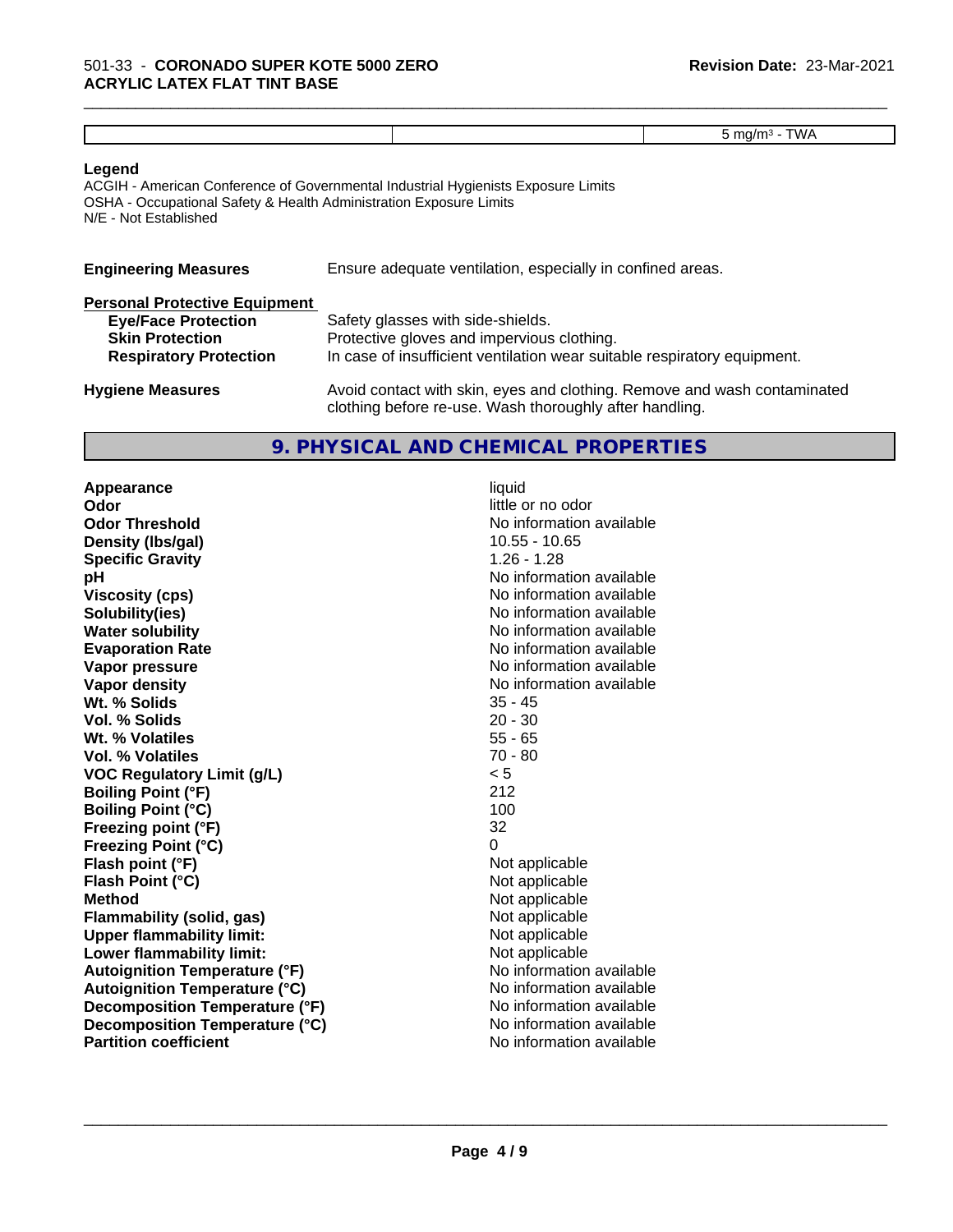|                                                                              |                                 | <b>10. STABILITY AND REACTIVITY</b>                                                                                           |  |
|------------------------------------------------------------------------------|---------------------------------|-------------------------------------------------------------------------------------------------------------------------------|--|
| <b>Reactivity</b>                                                            |                                 | Not Applicable                                                                                                                |  |
| <b>Chemical Stability</b>                                                    | Stable under normal conditions. |                                                                                                                               |  |
| <b>Conditions to avoid</b>                                                   | Prevent from freezing.          |                                                                                                                               |  |
| <b>Incompatible Materials</b>                                                |                                 | No materials to be especially mentioned.                                                                                      |  |
| <b>Hazardous Decomposition Products</b>                                      |                                 | None under normal use.                                                                                                        |  |
| Possibility of hazardous reactions                                           |                                 | None under normal conditions of use.                                                                                          |  |
|                                                                              |                                 | 11. TOXICOLOGICAL INFORMATION                                                                                                 |  |
| <b>Product Information</b>                                                   |                                 |                                                                                                                               |  |
| Information on likely routes of exposure                                     |                                 |                                                                                                                               |  |
| <b>Principal Routes of Exposure</b>                                          |                                 | Eye contact, skin contact and inhalation.                                                                                     |  |
| <b>Acute Toxicity</b>                                                        |                                 |                                                                                                                               |  |
| <b>Product Information</b>                                                   | No information available        |                                                                                                                               |  |
| Symptoms related to the physical, chemical and toxicological characteristics |                                 |                                                                                                                               |  |
| <b>Symptoms</b>                                                              | No information available        |                                                                                                                               |  |
|                                                                              |                                 | Delayed and immediate effects as well as chronic effects from short and long-term exposure                                    |  |
| Eye contact                                                                  | May cause slight irritation.    |                                                                                                                               |  |
| <b>Skin contact</b>                                                          |                                 | Substance may cause slight skin irritation. Prolonged or repeated contact may dry                                             |  |
|                                                                              | skin and cause irritation.      |                                                                                                                               |  |
| <b>Inhalation</b><br>Ingestion                                               |                                 | May cause irritation of respiratory tract.<br>Ingestion may cause gastrointestinal irritation, nausea, vomiting and diarrhea. |  |
| <b>Sensitization</b>                                                         | No information available        |                                                                                                                               |  |
| <b>Neurological Effects</b>                                                  | No information available.       |                                                                                                                               |  |
| <b>Mutagenic Effects</b>                                                     | No information available.       |                                                                                                                               |  |
| <b>Reproductive Effects</b>                                                  | No information available.       |                                                                                                                               |  |
| <b>Developmental Effects</b>                                                 | No information available.       |                                                                                                                               |  |
| <b>Target organ effects</b>                                                  | No information available.       |                                                                                                                               |  |
| <b>STOT - single exposure</b>                                                | No information available.       |                                                                                                                               |  |
| <b>STOT - repeated exposure</b>                                              | No information available.       |                                                                                                                               |  |
| Other adverse effects                                                        | No information available.       |                                                                                                                               |  |
| <b>Aspiration Hazard</b>                                                     | No information available        |                                                                                                                               |  |
| <b>Numerical measures of toxicity</b>                                        |                                 |                                                                                                                               |  |
|                                                                              |                                 | The following values are calculated based on chapter 3.1 of the GHS document                                                  |  |

**ATEmix (oral)** 62617 mg/kg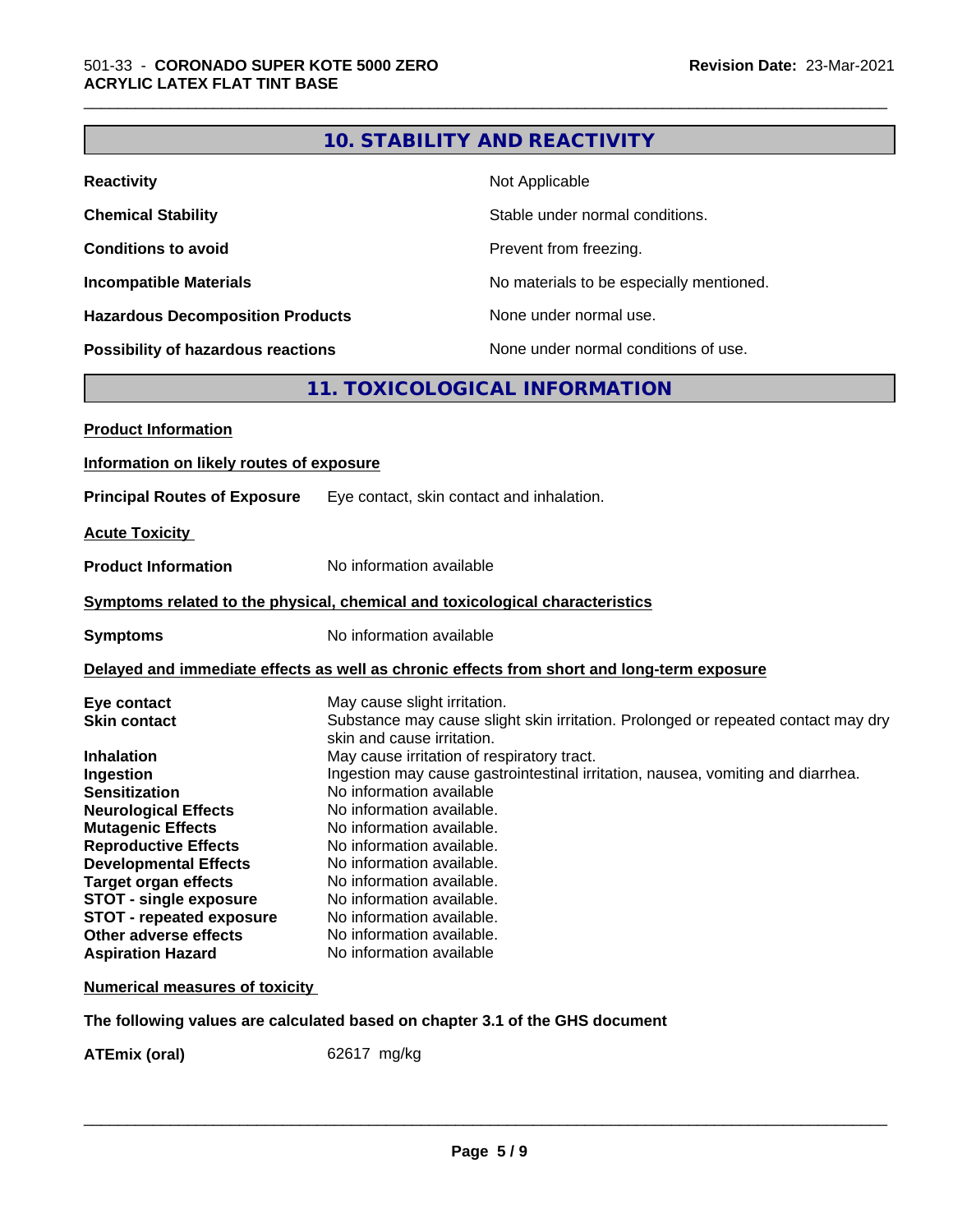#### **Component Information**

| Chemical name                  | Oral LD50            | Dermal LD50 | Inhalation LC50 |
|--------------------------------|----------------------|-------------|-----------------|
| Titanium dioxide<br>13463-67-7 | > 10000 mg/kg (Rat)  |             |                 |
| Kaolin, calcined<br>92704-41-1 | $>$ 2000 mg/kg (Rat) |             |                 |

\_\_\_\_\_\_\_\_\_\_\_\_\_\_\_\_\_\_\_\_\_\_\_\_\_\_\_\_\_\_\_\_\_\_\_\_\_\_\_\_\_\_\_\_\_\_\_\_\_\_\_\_\_\_\_\_\_\_\_\_\_\_\_\_\_\_\_\_\_\_\_\_\_\_\_\_\_\_\_\_\_\_\_\_\_\_\_\_\_\_\_\_\_

#### **Chronic Toxicity**

#### **Carcinogenicity**

*The information below indicateswhether each agency has listed any ingredient as a carcinogen:.*

| <b>Chemical name</b>             | <b>IARC</b>               | <b>NTP</b> | <b>OSHA</b> |
|----------------------------------|---------------------------|------------|-------------|
|                                  | Possible<br>2B<br>· Human |            | Listed      |
| .<br>. dioxide<br><b>itanium</b> | Carcinoɑen                |            |             |

• Although IARC has classified titanium dioxide as possibly carcinogenic to humans (2B), their summary concludes: "No significant exposure to titanium dioxide is thought to occur during the use of products in which titanium dioxide is bound to other materials, such as paint."

#### **Legend**

IARC - International Agency for Research on Cancer NTP - National Toxicity Program OSHA - Occupational Safety & Health Administration

**12. ECOLOGICAL INFORMATION**

### **Ecotoxicity Effects**

The environmental impact of this product has not been fully investigated.

#### **Product Information**

#### **Acute Toxicity to Fish**

No information available

#### **Acute Toxicity to Aquatic Invertebrates**

No information available

#### **Acute Toxicity to Aquatic Plants**

No information available

#### **Persistence / Degradability**

No information available.

#### **Bioaccumulation**

No information available.

#### **Mobility in Environmental Media**

No information available.

#### **Ozone**

No information available

### **Component Information**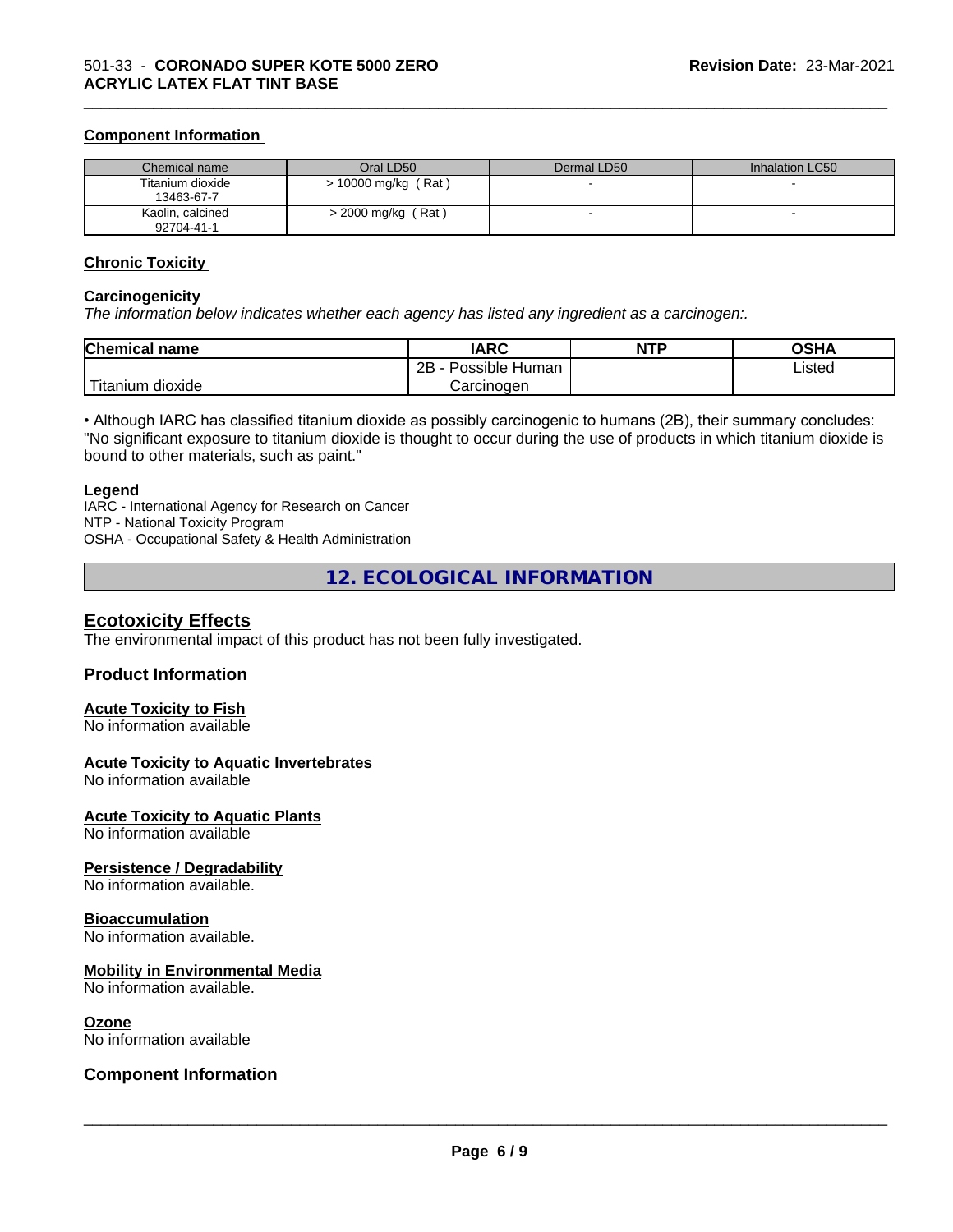### **Acute Toxicity to Fish**

#### Titanium dioxide

 $LC50:$  > 1000 mg/L (Fathead Minnow - 96 hr.)

#### **Acute Toxicity to Aquatic Invertebrates**

No information available

#### **Acute Toxicity to Aquatic Plants**

No information available

|                              | 13. DISPOSAL CONSIDERATIONS                                                                                                                                                                                               |  |
|------------------------------|---------------------------------------------------------------------------------------------------------------------------------------------------------------------------------------------------------------------------|--|
| <b>Waste Disposal Method</b> | Dispose of in accordance with federal, state, and local regulations. Local<br>requirements may vary, consult your sanitation department or state-designated<br>environmental protection agency for more disposal options. |  |
|                              | 14. TRANSPORT INFORMATION                                                                                                                                                                                                 |  |
| <b>DOT</b>                   | Not regulated                                                                                                                                                                                                             |  |
| <b>ICAO/IATA</b>             | Not regulated                                                                                                                                                                                                             |  |
| <b>IMDG / IMO</b>            | Not regulated                                                                                                                                                                                                             |  |
|                              | <b>15. REGULATORY INFORMATION</b>                                                                                                                                                                                         |  |

\_\_\_\_\_\_\_\_\_\_\_\_\_\_\_\_\_\_\_\_\_\_\_\_\_\_\_\_\_\_\_\_\_\_\_\_\_\_\_\_\_\_\_\_\_\_\_\_\_\_\_\_\_\_\_\_\_\_\_\_\_\_\_\_\_\_\_\_\_\_\_\_\_\_\_\_\_\_\_\_\_\_\_\_\_\_\_\_\_\_\_\_\_

# **International Inventories**

| <b>TSCA: United States</b> | Yes - All components are listed or exempt. |
|----------------------------|--------------------------------------------|
| <b>DSL: Canada</b>         | Yes - All components are listed or exempt. |

# **Federal Regulations**

| SARA 311/312 hazardous categorization |    |  |
|---------------------------------------|----|--|
| Acute health hazard                   | Nο |  |
| Chronic Health Hazard                 | No |  |
| Fire hazard                           | Nο |  |
| Sudden release of pressure hazard     | No |  |
| Reactive Hazard                       | No |  |

#### **SARA 313**

Section 313 of Title III of the Superfund Amendments and Reauthorization Act of 1986 (SARA). This product contains a chemical or chemicals which are subject to the reporting requirements of the Act and Title 40 of the Code of Federal Regulations, Part 372:

*None*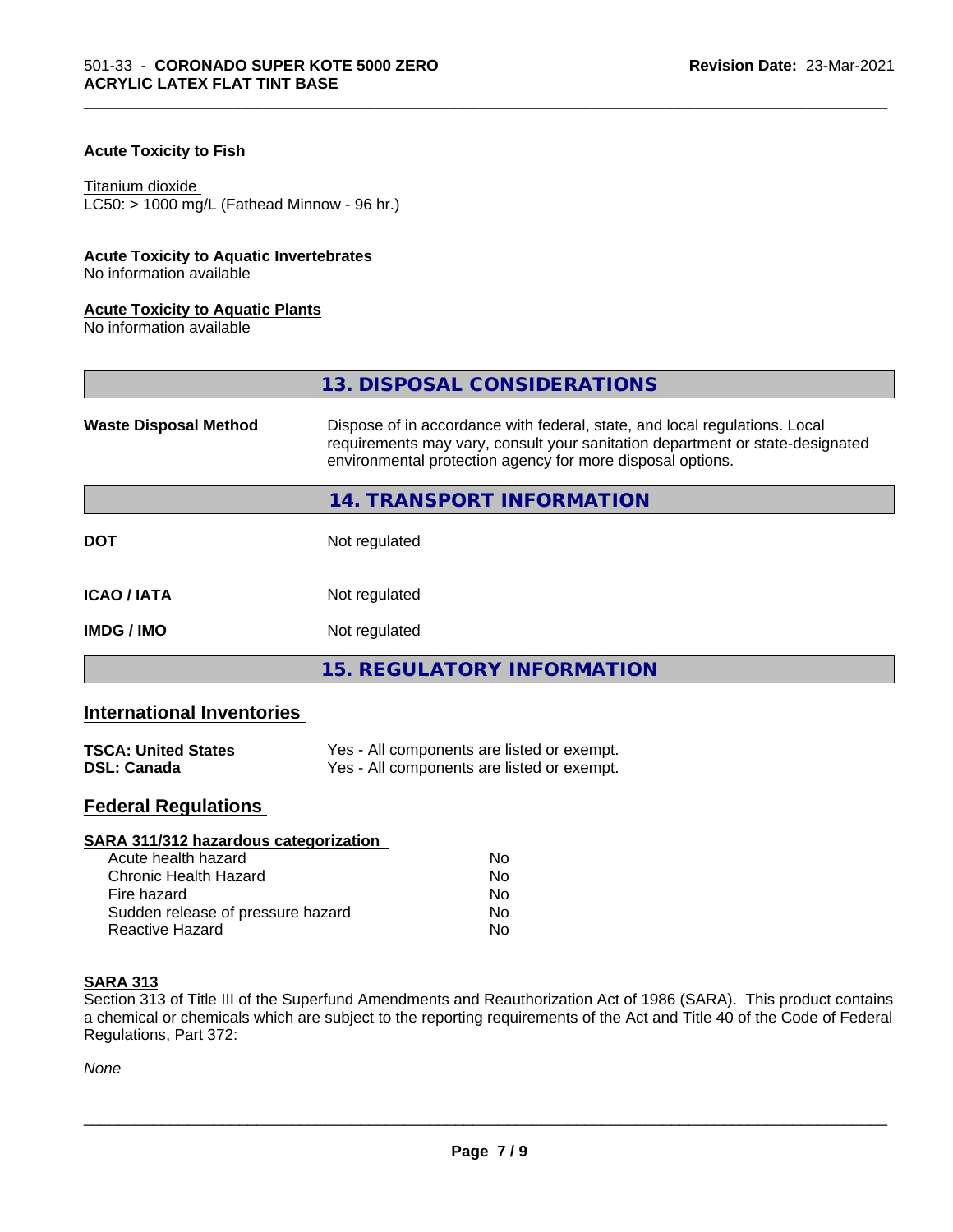#### **Clean Air Act,Section 112 Hazardous Air Pollutants (HAPs) (see 40 CFR 61)**

This product contains the following HAPs:

*None*

# **US State Regulations**

**California Proposition 65**

# **A** WARNING: Cancer and Reproductive Harm– www.P65warnings.ca.gov

#### **State Right-to-Know**

| <b>Chemical name</b> | <b>Massachusetts</b> | <b>New Jersey</b> | Pennsylvania |
|----------------------|----------------------|-------------------|--------------|
| Titanium dioxide     |                      |                   |              |
| Diatomaceous earth   |                      |                   |              |
| Limestone            |                      |                   |              |

\_\_\_\_\_\_\_\_\_\_\_\_\_\_\_\_\_\_\_\_\_\_\_\_\_\_\_\_\_\_\_\_\_\_\_\_\_\_\_\_\_\_\_\_\_\_\_\_\_\_\_\_\_\_\_\_\_\_\_\_\_\_\_\_\_\_\_\_\_\_\_\_\_\_\_\_\_\_\_\_\_\_\_\_\_\_\_\_\_\_\_\_\_

#### **Legend**

X - Listed

# **16. OTHER INFORMATION**

| HMIS | Health: 1 | <b>Flammability: 0</b> | <b>Reactivity: 0</b> | PPE: - |
|------|-----------|------------------------|----------------------|--------|
|      |           |                        |                      |        |

#### **HMIS Legend**

- 0 Minimal Hazard
- 1 Slight Hazard
- 2 Moderate Hazard
- 3 Serious Hazard
- 4 Severe Hazard
- \* Chronic Hazard

X - Consult your supervisor or S.O.P. for "Special" handling instructions.

*Note: The PPE rating has intentionally been left blank. Choose appropriate PPE that will protect employees from the hazards the material will present under the actual normal conditions of use.*

*Caution: HMISÒ ratings are based on a 0-4 rating scale, with 0 representing minimal hazards or risks, and 4 representing significant hazards or risks. Although HMISÒ ratings are not required on MSDSs under 29 CFR 1910.1200, the preparer, has chosen to provide them. HMISÒ ratings are to be used only in conjunction with a fully implemented HMISÒ program by workers who have received appropriate HMISÒ training. HMISÒ is a registered trade and service mark of the NPCA. HMISÒ materials may be purchased exclusively from J. J. Keller (800) 327-6868.*

 **WARNING!** If you scrape, sand, or remove old paint, you may release lead dust. LEAD IS TOXIC. EXPOSURE TO LEAD DUST CAN CAUSE SERIOUS ILLNESS, SUCH AS BRAIN DAMAGE, ESPECIALLY IN CHILDREN. PREGNANT WOMEN SHOULD ALSO AVOID EXPOSURE.Wear a NIOSH approved respirator to control lead exposure. Clean up carefully with a HEPA vacuum and a wet mop. Before you start, find out how to protect yourself and your family by contacting the National Lead Information Hotline at 1-800-424-LEAD or log on to www.epa.gov/lead.